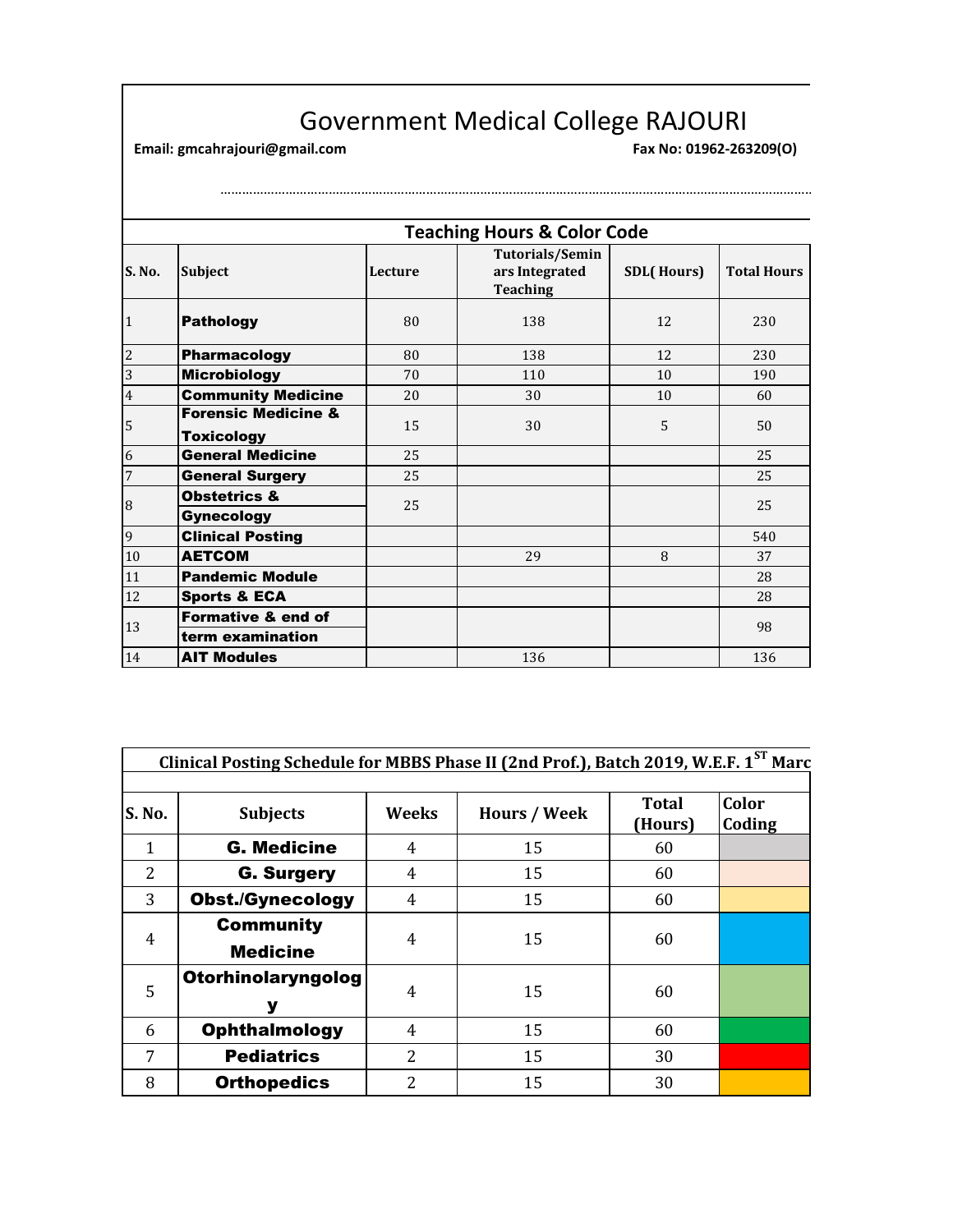| Q            | <b>Respiratory</b>     | າ | 15 | 30  |  |
|--------------|------------------------|---|----|-----|--|
|              | <b>Medicine</b>        |   |    |     |  |
| 10           | <b>Psychiatry</b>      |   | 15 | 30  |  |
|              | <b>Radio diagnosis</b> |   | 15 | 30  |  |
| 12           | <b>Dermatology</b>     |   | 15 | 30  |  |
| <b>Total</b> |                        |   |    | 540 |  |